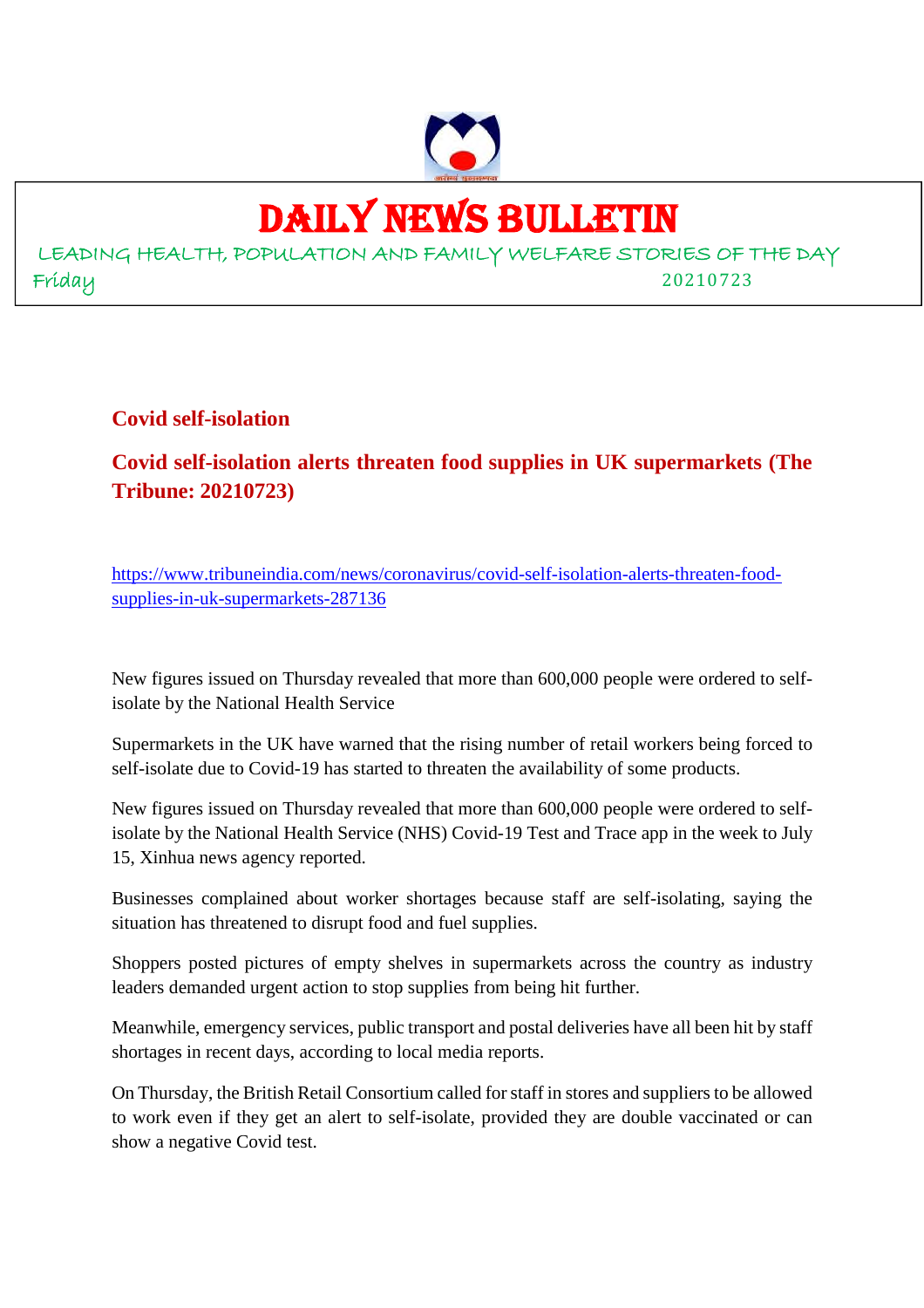Prime Minister Boris Johnson apologised to businesses for the disruption, but he insisted the test-and-trace app is a vital tool in the battle against the virus.

The public has been urged not to panic buy.

The UK's Business Secretary Kwasi Kwarteng said: "I don't want people to get the impression that every shelf in every supermarket is bare - that is not the case but we are certainly concerned about instances of shortages, we are looking at the supply chains of critical industries and we are reviewing that situation." According to the government guideline, isolation rules will last until August 16.

From that date, people who are fully vaccinated and under-18s will be able to avoid selfisolating by taking daily Covid tests.

England has recently lifted most restrictions as part of the final step of the roadmap out of the lockdown.

But scientists have warned that lifting all restrictions at this stage could increase likelihood of dangerous variants. IANS

#### **Covid**

#### **Covid: The reason cases are rising among the double vaccinated – it's not because vaccines aren't working (The Tribune: 20210723)**

https://www.tribuneindia.com/news/coronavirus/covid-the-reason-cases-are-rising-amongthe-double-vaccinated-%E2%80%93-its-not-because-vaccines-arent-working-287131

Covid vaccines are extremely effective, but none 100 per cent so

Covid: The reason cases are rising among the double vaccinated – it's not because vaccines aren't working

There are several factors at play that explain why such a high proportion of cases are in the fully vaccinated.

Sir Patrick Vallance, the UK's chief scientific adviser, has announced that 40 per cent of people admitted to hospital with Covid in the UK have had two doses of a coronavirus vaccine. At first glance, this rings very serious alarm bells, but it shouldn't. The vaccines are still working very well.

There are several factors at play that explain why such a high proportion of cases are in the fully vaccinated.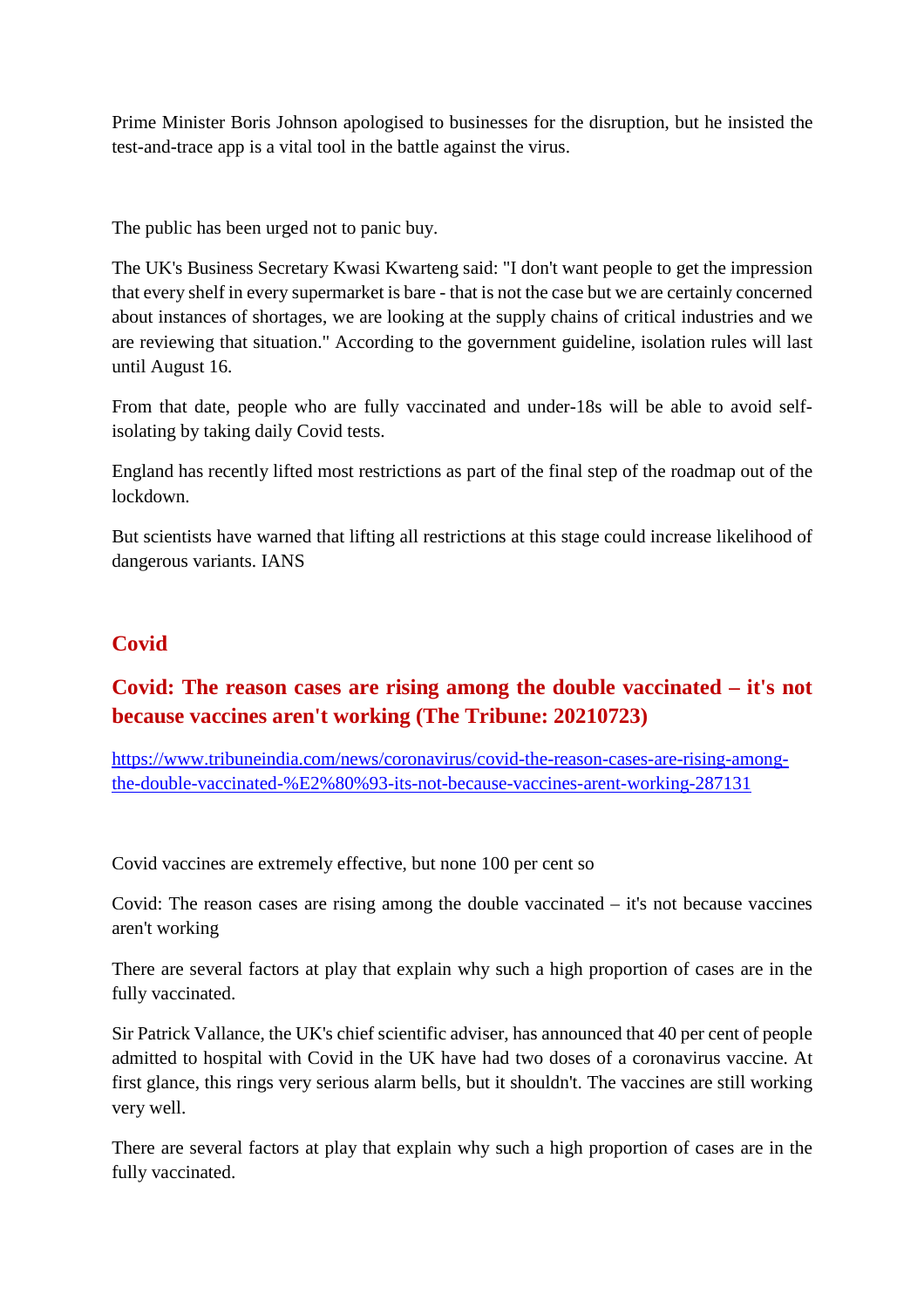Covid vaccines are extremely effective, but none 100 per cent so. This itself isn't surprising – flu vaccines aren't 100 per cent effective either.

Yet in the US alone flu vaccines are estimated to prevent millions of cases of illness, tens of thousands of hospitalisations and thousands of deaths every year. The Covid vaccines are doing the same in the UK right now – all one has to do is compare the curves from the winter wave with those from this summer.

As cases are rising, hospitalisations and deaths are rising too, but not at anywhere near the same level as they were in the winter. In the second half of December 2020 – a time when UK case rates were similar to what they are now – about 3,800 people were being admitted to hospital with Covid each day.

The average now is around 700. So though that's still higher than we wish it was, it's a lot lower than it was the last time we had this many infections.

Covid is also growing among the vaccinated because the number of people in the UK who have had both doses is continuing to rise. At the time of writing, 88 per cent of UK adults have had a first dose and 69 per cent a second. As more and more of the population is vaccinated, the relative proportion of those with Covid who have had both jabs will rise.

If you imagine a hypothetical scenario in which 100 per cent of the population is double vaccinated, then 100 per cent of people with Covid, and in hospital with Covid, will also have had both jabs. As with deaths, this doesn't mean the vaccine isn't working. It just means the vaccine rollout is going very well.

We also need to remember that the vaccine rollout in the UK has systematically targeted people at the highest risk from Covid.

Older people and people with health conditions that make them more vulnerable were the first to get vaccinated. Once vaccinated, these people (including me) are at much lower risk from Covid than they would have been otherwise – but they are still at risk.

That means that when we compare people with both vaccinations being hospitalised to those who haven't had both doses, we aren't comparing like with like. People with both vaccinations are more likely to have been at greater risk from COVID in the first place. This makes them both more likely to be hospitalised and more likely to have already received both of their vaccine doses.

Is Covid different in the vaccinated?

The latest data from Public Health England suggests that against the delta variant, which is now dominant in UK, two doses of any of the vaccines available in Britain are estimated to offer 79 per cent protection against symptomatic Covid and 96 per cent protection against hospitalisation.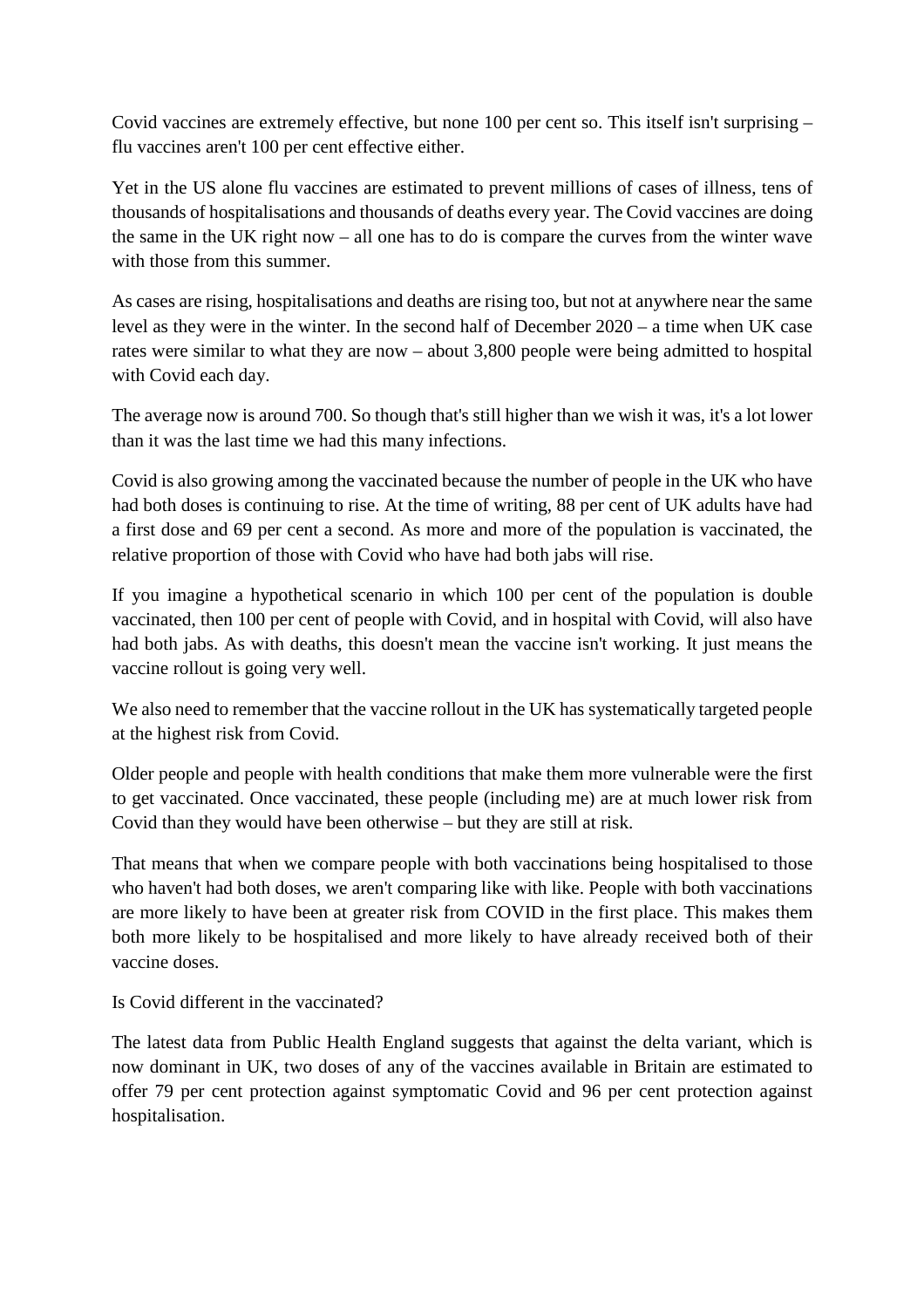We don't have clear estimates yet from Public Health England on the level of protection against death caused by the delta variant – fortunately, this is partly driven by the fact deaths have been relatively low during this third wave in the UK.

But for the alpha variant, Public Health England data estimates the Pfizer vaccine to be between 95 per cent and 99 per cent effective at preventing death from Covid-19, with the AstraZeneca vaccine estimated to be between 75 per cent and 99 per cent effective. The evidence we have so far doesn't suggest that the delta variant substantially changes this picture.

There's lots we still need to learn about how people with both vaccine doses respond to getting infected with the virus. The UK's Covid Symptom Study is looking at this.

One of the key questions that remain is who is at most risk. Emerging data – released in a preprint, so yet to be reviewed by other scientists – suggests people who are overweight or obese, poorer people, and people with health conditions causing frailty seem to be more likely to get infected after having both jabs.

The preprint also suggests that age itself doesn't seem to affect chances of developing Covid after being vaccinated, nor does having a long-term condition such as asthma, diabetes or heart disease – but we need more data on this to be sure of these findings.

Generally, the Covid Symptom Study has found that people report the same Covid symptoms whether or not they've been vaccinated, but that people who've been vaccinated have fewer symptoms over a shorter period of time, suggesting less serious illness. The most commonly reported symptoms in people who had had both doses were headache, runny nose, sneezing, sore throat and loss of smell. (The Conversation)

#### **India's vaccination drive (Hindustan Times: 20210723)**

https://epaper.hindustantimes.com/Home/ArticleView

**Six months into India's vaccination drive: What is right and what is not**By Abhishek JhaIndia launched its Covid-19 vaccination drive on January 16. Six months into it, there has been visible improvement on most fronts: the pace has picked up, and the gender and urbanrural gaps are reducing. Still, more needs to be done if India wants to achieve its stated target of vaccinating its entire adult population of 940 million by the end of 2021.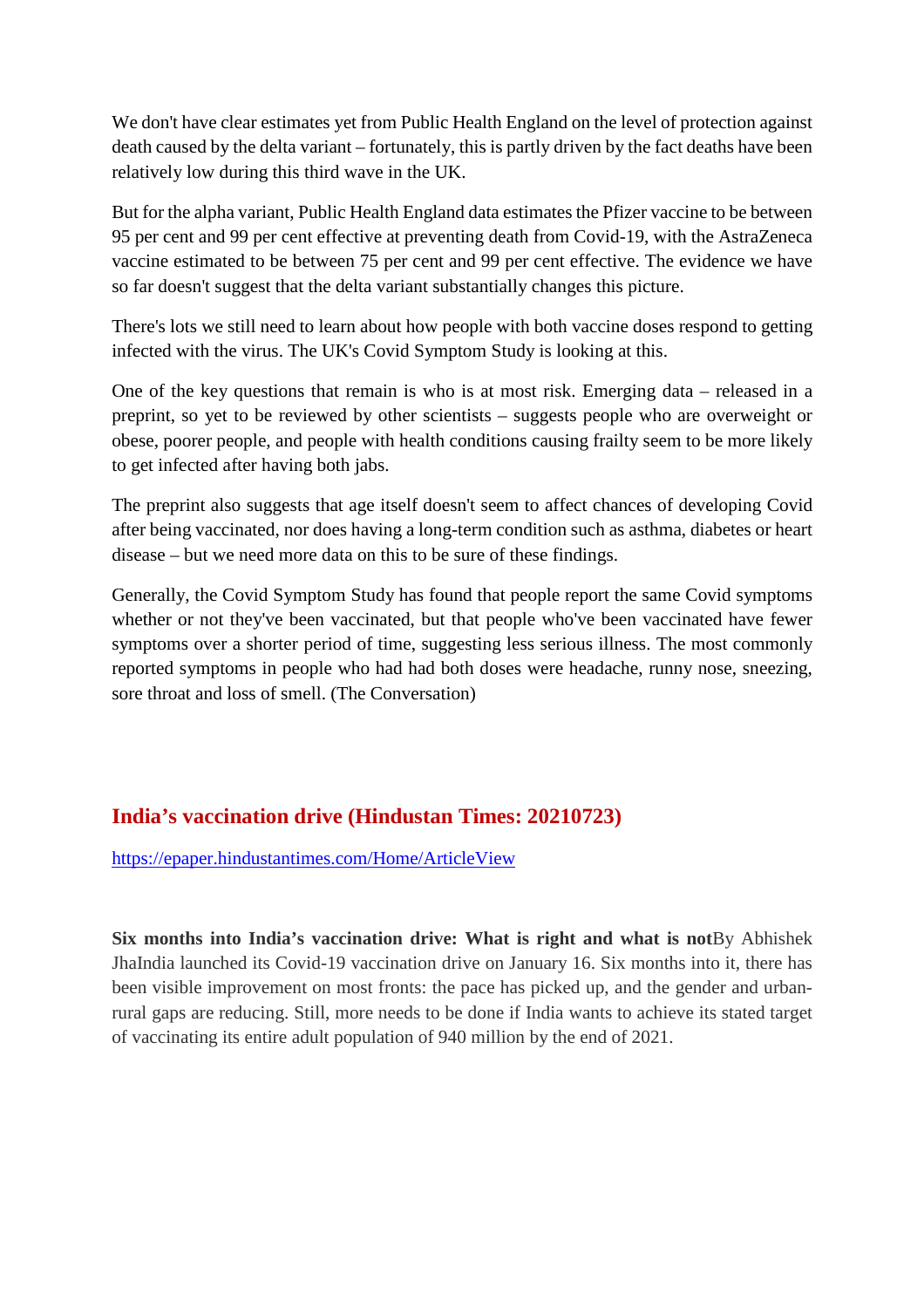## Daily jabs are off their peak, but still higher than before

India's vaccine supply policy has gone through several phases. In the first three, vaccinations were opened up to healthcare workers, front-line workers, and those over the age of 60 years or over the age of 45 years but with co-morbidities. In all three. the vaccines were sourced and supplied by the Union government - to the states and to private centres. Starting April 1 vaccinations were opened up to those over<br>the age of 45. In this phase too, vaccines were procured and allocated to states and<br>private centres by the Union government. Starting May 1, India opened up vaccinations for everyone over the age of 18. This happened even as supplies remained constrained. States were allowed to procure up to 25% of the vaccines made locally for this; private hospitals were allowed to buy another 25%; and the<br>remaining 50% was sourced by the Union government for distribution to the states for healthcare and frontline workers and those over the age of 45 years. After a messy month-and-half when supplies played truant, and demand soared, the Union government took over the sourcing of 75% of the vaccines starting June 21 (the private sector continued to procure and administer 25%). The seven-day average of new doses administered reached an all-time high of 6.39 million on June 26, a number that India could never hope to



sustain because it translates into a supply of 191.7 million a month (and in July, according to the health ministry, the supply is expected to be 135 million doses). The numbers fell subsequently, reaching just 3.42 million on July 12. However, in the past week, the pace of vaccinations has increased again. While it is still short of the peak of 6.39 million, it is significantly higher than what it was before.

## But the current pace of vaccine administration needs to increase to meet the December 31 deadline

The Union government has set a target of vaccinating India's entire adult population by December 31. As of 6pm on July 22, 87.8 million people have been fully vaccinated and 242.2 million people have received at least one dose. India's adult population, as on March 1, according to a projection by the National Commission on Population is 940 million. This means that 65% of the adult population has not received even one dose of vaccines until now. As the share of people who have been given their first dose of vaccine increases, future vaccine supplies will have to be reserved for administering second doses. Even if the current rate of administering first doses to 4.32 million people (as on July 20) daily is maintained, the target of vaccinating the entire population by December 31 will not be met. However, supplies are expected to increase significantly starting August, making it possible for India to accelerate it d



## Vaccination in rural districts is increasing

Urban India had a head-start in terms of vaccinations. While this is to be expected, it is self-defeating. An HT analysis based on merging the 754 districts listed on the Co-Win app with the 640 districts in the 2011 census shows that almost three-fourth (72.8%) of India's population lived in rural districts with at least 60% of the population living in rural areas. On July 21, the seven-day average of new doses administered per million population in rural districts was 2,799. This number was 4,477 for the urban districts where the share of rural population was less than 40%. To be sure, things have improved on this front. The ratio of seven-day average of new does per million in urban and rural districts was 2.76 on June 6, against 1.60 on July 21.

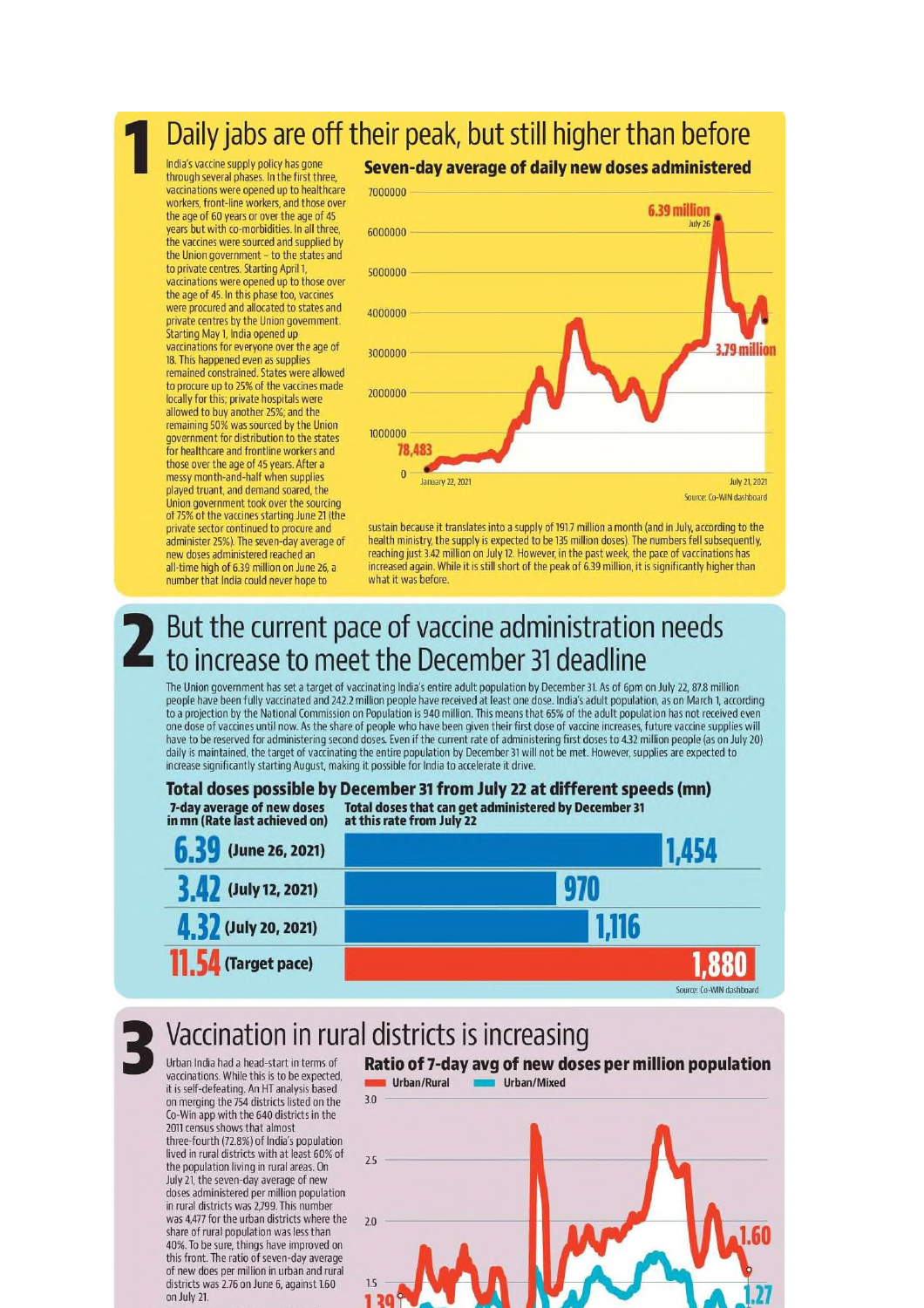#### © 2021 All Rights Reserved. Powered by *Summit*

Disclaimer: The contents of this website is the copyright of HT Digital Streams Limited and any downloadable version thereof, including but not limited to electronic or digital version of newspaper (e-paper) in any format, is intended for personal consumption only. Dissemination, distribution, circulation and/ or publication of any content or e-paper (pdf or otherwise) through any mode and/or on any social media platform without prior authorization/ permission/ license, is

#### **Children's behaviour during pandemic**

#### **Adults must keep a watch on children's behaviour during pandemic, says expert (The Hindu: 20210723)**

https://www.thehindu.com/sci-tech/health/adults-must-keep-a-watch-on-childrens-behaviourduring-pandemic-says-expert/article35460858.ece

Factors can affect mental well-being of children, he says

Rajesh Sagar, Professor, Department of Psychiatry, All India Institute of Medical Sciences, and Member, Central Mental Health Authority, speaks exclusively to The Hindu on the impact of the pandemic on the mental health of children an

#### **Covid Lingers (The Asian Age: 20210723)**

http://onlineepaper.asianage.com/articledetailpage.aspx?id=15725750